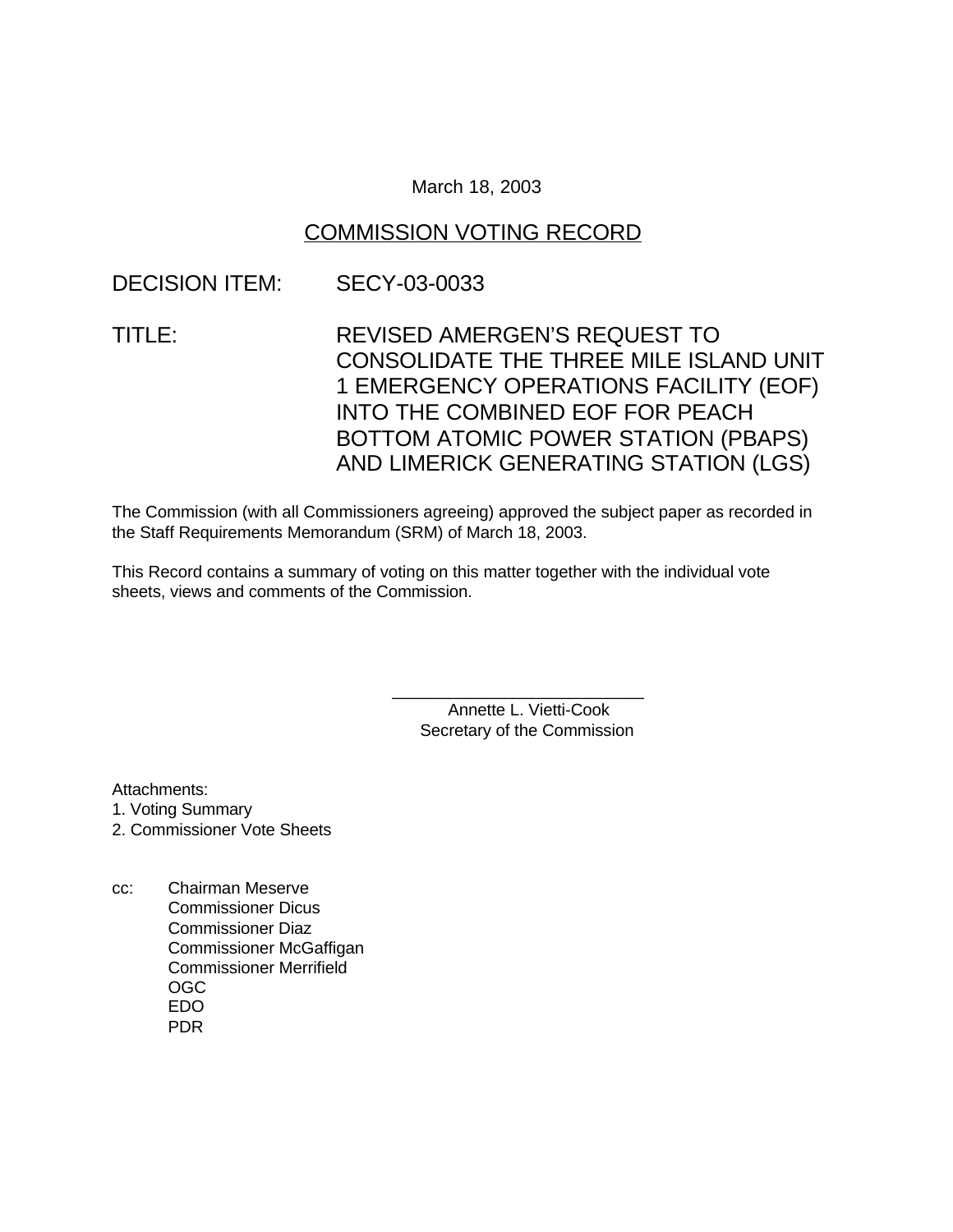### VOTING SUMMARY - SECY-03-0033

## RECORDED VOTES

|                         | <b>NOT</b><br>APRVD DISAPRVD ABSTAIN PARTICIP COMMENTS | <b>DATF</b>  |         |
|-------------------------|--------------------------------------------------------|--------------|---------|
| CHRM. MESERVE           | X                                                      | X.           | 3/17/03 |
| <b>COMR. DICUS</b>      | X                                                      |              | 3/13/03 |
| COMR. DIAZ              | X                                                      | X            | 3/11/03 |
| COMR. McGAFFIGAN X      |                                                        | $\mathsf{X}$ | 3/11/03 |
| <b>COMR. MERRIFIELD</b> | X                                                      | X            | 3/13/03 |

### COMMENT RESOLUTION

In their vote sheets, all Commissioners approved the staff's recommendation and some provided additional comments. Subsequently, the comments of the Commission were incorporated into the guidance to staff as reflected in the SRM issued on March 18, 2003.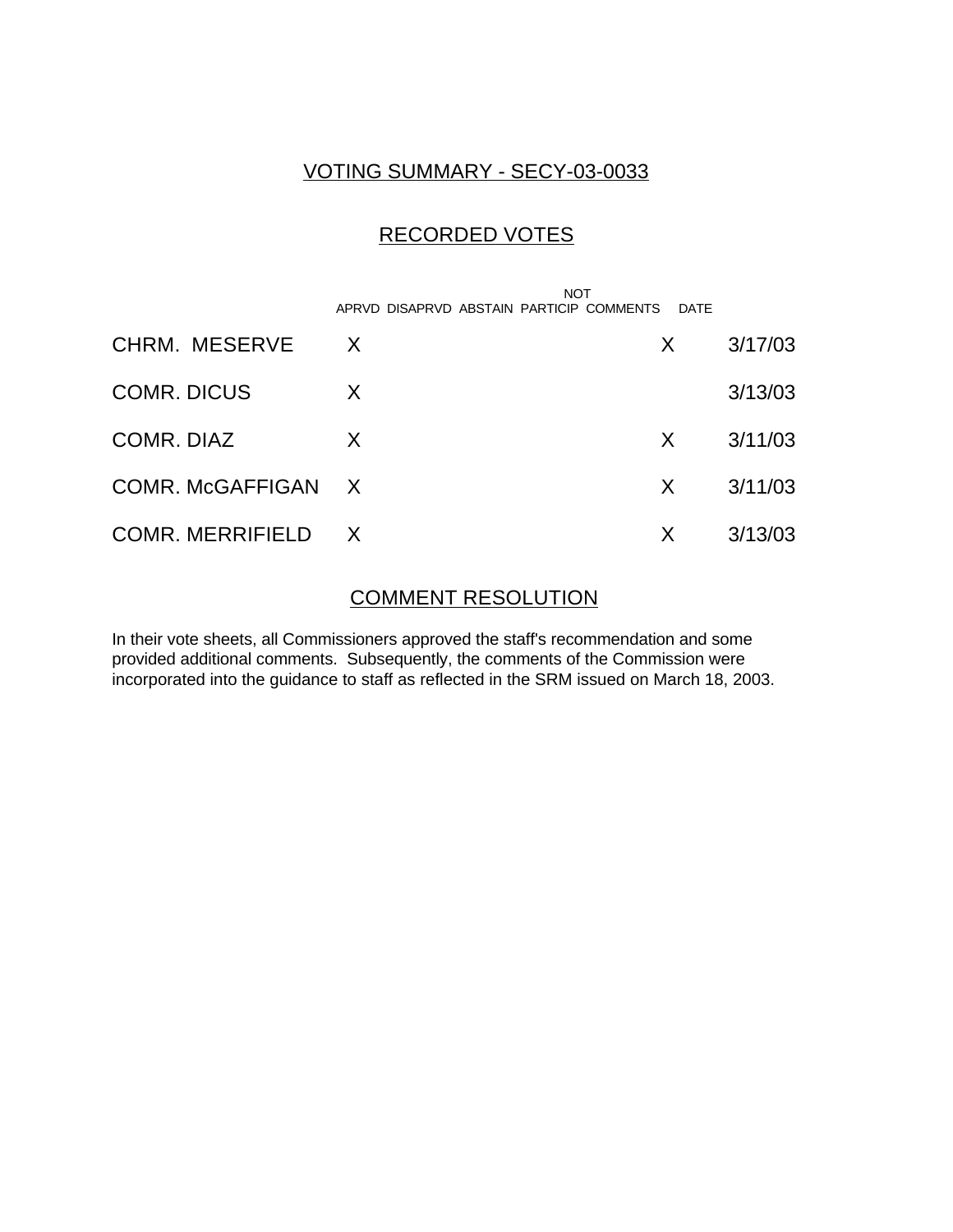#### **Commissioner Comments on SECY-03-0033**

#### Chairman Meserve

I approve the staff's recommendation to permit the consolidation of the Three Mile Island, Unit 1 (TMI-1) emergency operations facility (EOF) into the Peach Bottom/Limerick EOF. I base this approval on the staff's conclusion that safety will be maintained. I note that the affected State has approved the proposed action.

I am aware that British Energy (BE), a partner in AmerGen, is seeking to divest itself of its share of the partnership as a result of financial issues in the United Kingdom. Exelon, BE's partner in AmerGen, is not affected directly by BE's difficulties, but could be impacted by the future dissolution of the partnership. The staff should notify the Commission immediately if these issues could affect the consolidation of EOF operations.

#### Commissioner Diaz

The revised paper adequately addresses my concerns with the specifics of the staff's original paper.

#### Commissioner McGaffigan

I approve the staff's recommendation to allow the relocation of the TMI-1 EOF and its integration into the combined EOF serving Peach Bottom Atomic Power Station and Limerick Generating Station. I applaud the process which the staff followed in arriving at its recommendation, in particular, the close coordination with State and local officials.

As noted in SECY-03-0033, the requested EOF consolidation is not without precedent, being very similar to the one previously reviewed and approved for adding the Clinton site to another centralized EOF serving Exelon's Illinois sites. Also in the current SECY, the staff stated that the licensee had committed to conduct a drill in the current calendar year that would demonstrate that the Pennsylvania combined EOF staff and equipment could function properly in the case of multiple events and that the NRC would observe that drill. The NRC inspection team monitoring the drill should include one or more experienced individuals familiar with the operation of the Illinois consolidated EOF under similar conditions.

#### Commissioner Merrifield

I approve that staff's recommendation supporting the integration of the Three Mile Island Unit 1 (TMI-1) emergency operations facility (EOF) into the combined EOF for Limerick Generating Station (LGS) and Peach Bottom Atomic Power Station (PBAPS).

I have carefully reviewed SECY-03-0033 and the letters from the affected State and surrounding counties approving the proposed integration of the TMI-1 EOF. Based on my review, I support the staff's conclusion that there is reasonable assurance that public health and safety will be maintained in the event of an emergency at TMI-1 or PBAPS and LGS with the integration of the TMI-1 EOF into the combined EOF. In addition, this integration will not reduce the effectiveness of the emergency response capability for any of the three sites.